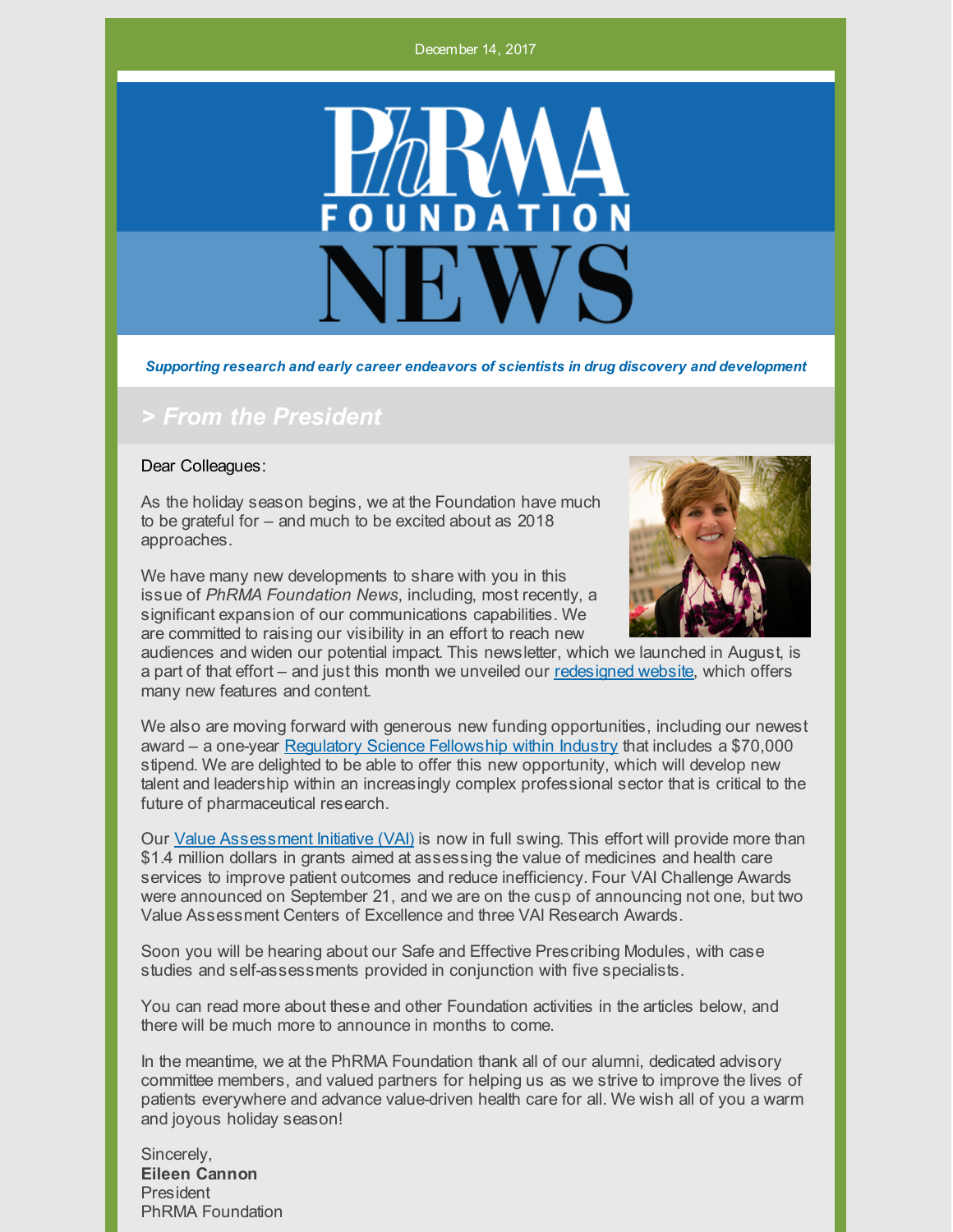### *> Award Applications are Due February 1!*

The application deadline for the Foundation's awards in Health Outcomes, Translational Medicine & Therapeutics, and Clinical & Translational [Pharmacology](http://www.phrmafoundation.org/apply-for-these-phrma-foundation-awards-no-later-than-february-1-2018/) is February 1, 2018. To apply, please visit the Awards page at the Foundation's website.

# *> One-Year Regulatory Science Fellowships Now Available*

The PhRMA Foundation is now funding one-year, [post-doctoral](http://www.phrmafoundation.org/2018-awards/other-awards/regulatory-science-fellowship/) fellowships for individuals interested in pursuing careers in Regulatory Science. The new "Regulatory Science Fellowship within Industry" will provide \$70,000 stipends and place participants in pharmaceutical industry settings, where they will gain hands-on experience working with regulatory science professionals.



Regulatory Science is the science of developing new tools, standards, and approaches to assess the safety, efficacy, quality, and performance of all FDAregulated products. FDA-regulated products include medical products, such as

drugs, devices, and biologics, as well as food, and tobacco products. This program will support Fellows focusing on medicine and medical products exclusively.

The first Fellows will begin working in July 2018, at locations in Maryland, New Jersey or Pennsylvania. **Application deadline for the Fellowship is April 1, 2018.**

Regulatory Science Fellows will be provided a full year of on-site industry experience, working within a global pharmaceutical company's regulatory affairs department. Fellows will work closely with the regulatory science team, where they will participate in intercompany and intracompany initiatives in regulatory science and will benefit from deeply experienced thought leaders in the discipline of regulation. Through this experience, Fellows will gain insight into challenges faced by the pharmaceutical industry globally with respect to regulatory science and policy.

To be eligible, applicants must hold a PhD or appropriate terminal research doctorate in a field related to the proposed activities of the Fellowship or hold a Juris Doctorate (JD) with 1-2 years post-JD experience. The Fellow must be able to relocate to one of three locations - Maryland, New Jersey or Pennsylvania -- for the duration of the Fellowship. Applicants must have permanent U.S. work authorization.

For more information or to apply, please visit the Regulatory Science [Fellowship](http://www.phrmafoundation.org/2018-awards/other-awards/regulatory-science-fellowship/) page or call 202-572-7756.

## *> Visit Our Newly Redesigned Website*

In an effort to better serve our stakeholders, we have redesigned the PhRMA Foundation [website](http://www.phrmafoundation.org/), with new user-friendly features and content.

The website homepage now offers an easier-to-use navigation bar, with categories that streamline the process of searching for information.

The [Awards](http://www.phrmafoundation.org/awards/) page, which provides essential information about all of the Foundation's various award categories, has been reorganized to provide key details and deadlines about each award.

A News [section](http://www.phrmafoundation.org/news/) has been added, with updated information about the Foundation's activities and initiatives.

In addition to easy-to-find information for those seeking funding for their projects, the new website also features photos and information about our alumni – who continue to make an important impact in the world of scientific discovery.

We invite you to visit the website at [www.phrmafoundation.org](http://www.phrmafoundation.org/) and explore our new features. As always, feel free to send any suggestions or feedback to [foundation@phrma.org](mailto:foundation@phrma.org).





### **Value Assessment Challenge Award Recipients Announced**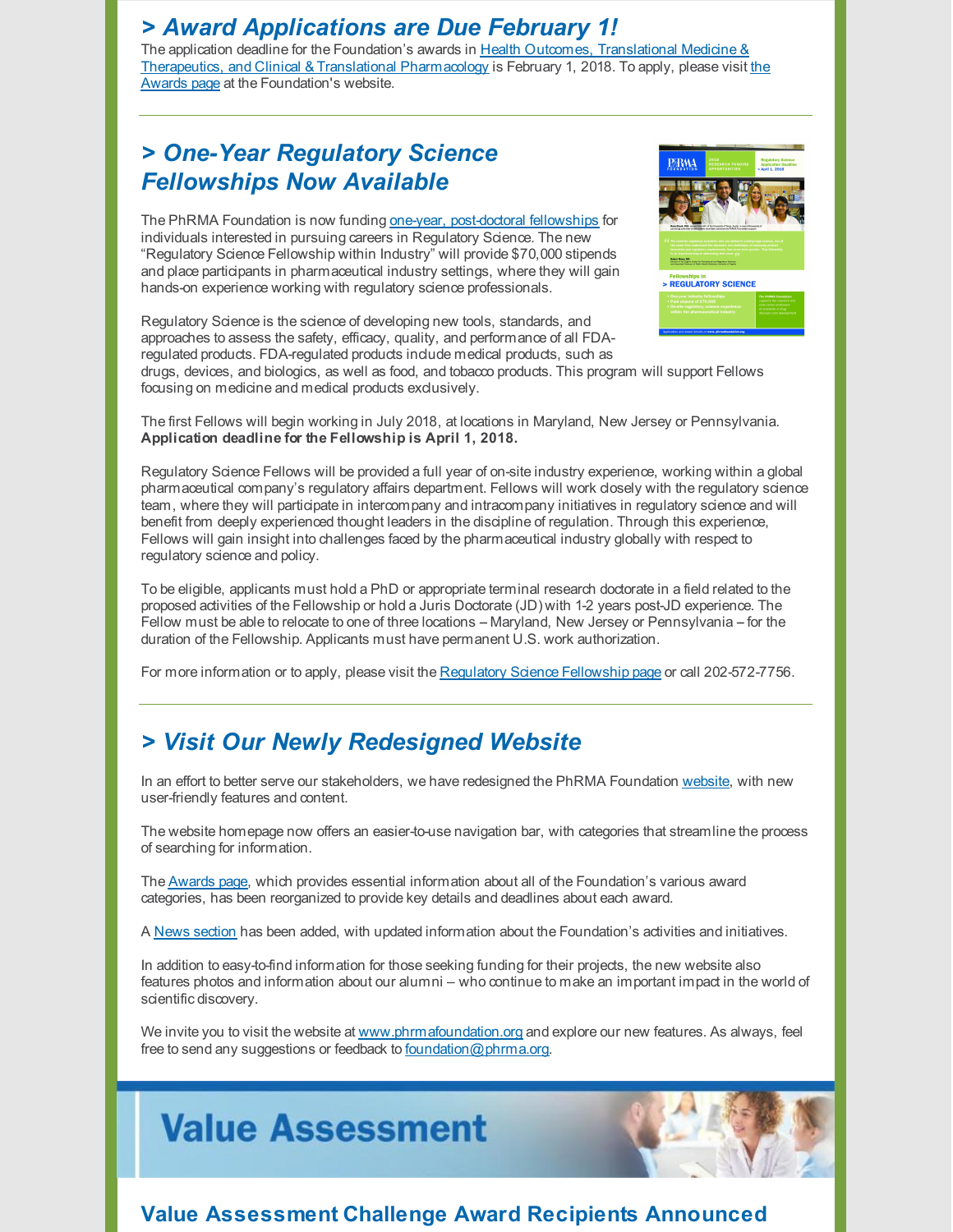The PhRMA Foundation hosted a special briefing in Washington, D.C. September 21 to announce the recipients of its inaugural [Challenge](http://www.phrmafoundation.org/wp-content/uploads/2017/12/Value-Assessment-Challenge-Awards-Two-Pager.pdf) Awards. These awards recognize research papers by the best and the brightest leaders and institutions that are identifying transformative solutions to measure value in health care and advance a value-driven health care system.

One of the papers honored has already been [published](http://www.valueinhealthjournal.com/article/S1098-3015(17)33626-4/fulltext) in a leading journal and others are expected to be published in months to come. We will keep you apprised as the work of these leaders is recognized.

The Challenge Awards are the first phase in the multi-year Value [Assessment](http://www.phrmafoundation.org/2018-awards/value-assessment-initiative/) Initiative that will award more than \$1.4 million to advance the field of value assessment.

National health policy experts Kavita Patel, MD, MPH and Bryan R. Luce, PhD, MBA joined the winners for a morning of presentations on their research papers and a roundtable discussion about value assessment and its impact on health care. A slide [presentation](http://www.phrmafoundation.org/wp-content/uploads/2017/10/VAI-Awards-Slide-Deck-for-Website.pptx) with more information about the winners and their work is available here.

The winners included:

### **FIRST PLACE (twowinners, tied)**

**Altarum**: "A Framework for Measuring Low-Value Care." Altarum's winning paper examined existing methods for measuring low-value health care and described new methods for estimating and tracking the magnitude and principal sources of clinical waste.

**National Eczema Association:** "Improving Value for Eczema Patients." The National Eczema Association's (NEA) paper summarized its plan to establish a Shared Decision-Making Resource Center, a transformative strategy that can evaluate value of health care interventions for eczema patients.

#### **SECOND PLACE**

**National Health Council and University of Maryland School of Pharmacy:** "Emerging Good Practices for Transforming Value Assessment: Patients' Voices, Patients' Values." The National Health Council's (NHC) paper described its "value workgroup," which is increasing engagement between stakeholders on value-driven care, with an emphasis on engaging patients.

#### **THIRD PLACE**

**University of Michigan:** "Patient Report Outcome Measures to Advance a Value-Driven Health Care System." The University of Michigan's paper examined the impact of patient reported outcome measures (PROMs), which could be implemented across health care systems to advance value-driven care.

For more information, please visit the Foundation's Value [Assessment](http://www.phrmafoundation.org/2018-awards/value-assessment-initiative/) Initiative web page.



### **Jeff Conn: 1989 Foundation Awardee Wins Top National Honor**

One of the most rewarding aspects of the work we do at the PhRMA Foundation is watching the progress of our alumni – who are often supported early in their careers and later go on to make significant contributions to science.



#### One recent example is **P. Jeffrey Conn,**

**PhD**, founding director of the Vanderbilt Center for Neuroscience Drug Discovery, who recently received [PhRMA's](https://www.phrma.org/event/research-and-hope-awards-2017) 2017 Research & Hope Award for Excellence in Academic Research.

Dr. Conn received a Research Starter Grant in Pharmacology/Toxicology in 1989, and since then he has advanced steadily to become one of the nation's leading researchers in the area of mental health. Dr. Conn and his colleagues at Vanderbilt have pioneered a novel approach to treating neurological and psychiatric disorders using compounds called allosteric modulators.